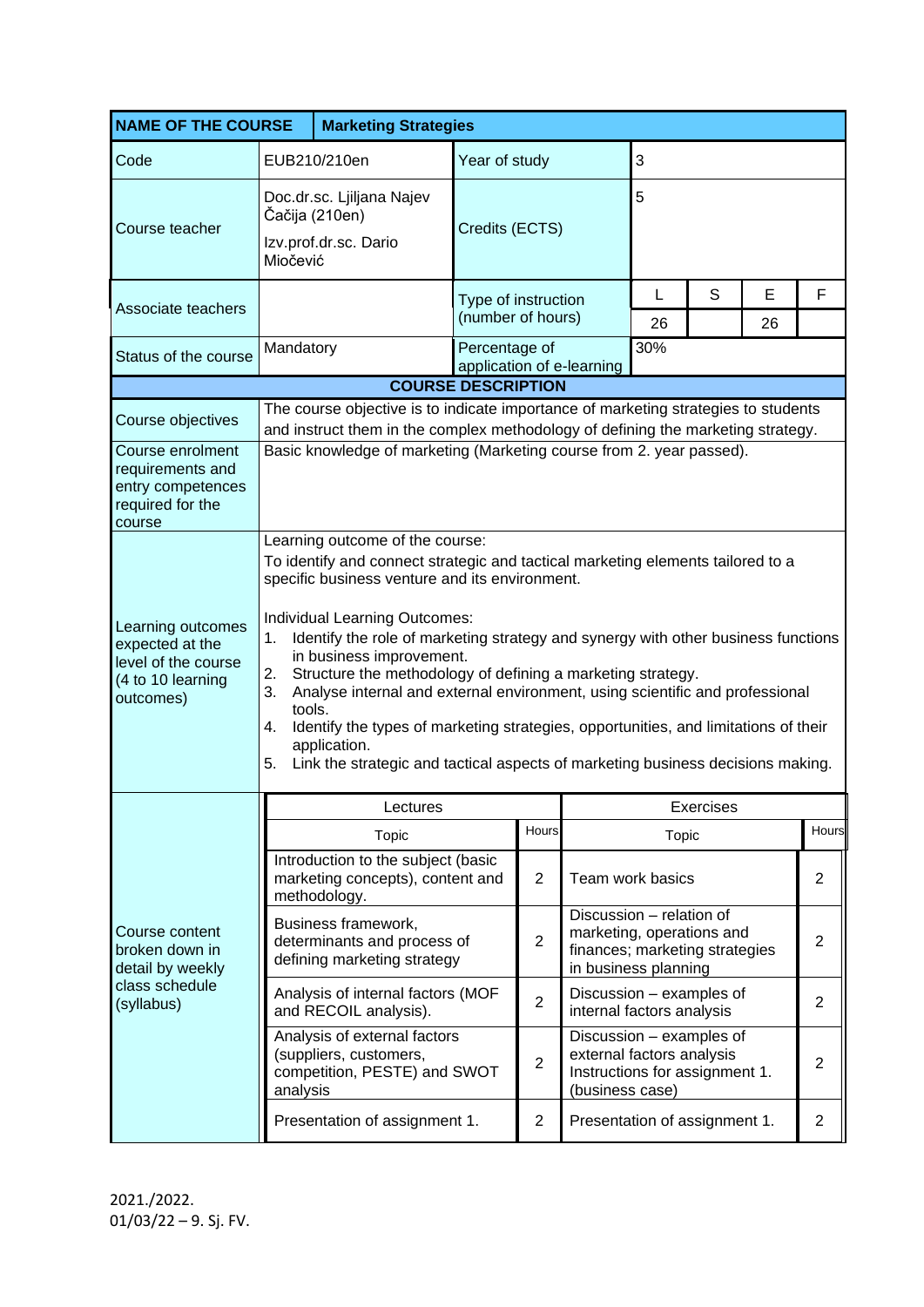|                                                                                                                                                          | Marketing strategy components<br>(targeting, positioning and<br>marketing mix)                                                                                                                                                                                                                                                                                                                                                                                                                                                                                                                                                                                                                                                                                                                                                                                                                                          |                     |          | $\overline{2}$                                                                                         | Discussion - examples of<br>market segmentation and<br>targeting                                     | $\overline{2}$                                                |                |  |
|----------------------------------------------------------------------------------------------------------------------------------------------------------|-------------------------------------------------------------------------------------------------------------------------------------------------------------------------------------------------------------------------------------------------------------------------------------------------------------------------------------------------------------------------------------------------------------------------------------------------------------------------------------------------------------------------------------------------------------------------------------------------------------------------------------------------------------------------------------------------------------------------------------------------------------------------------------------------------------------------------------------------------------------------------------------------------------------------|---------------------|----------|--------------------------------------------------------------------------------------------------------|------------------------------------------------------------------------------------------------------|---------------------------------------------------------------|----------------|--|
|                                                                                                                                                          | The generic marketing strategies.                                                                                                                                                                                                                                                                                                                                                                                                                                                                                                                                                                                                                                                                                                                                                                                                                                                                                       |                     |          | $\overline{2}$                                                                                         | Discussion - examples of<br>positioning and marketing mix<br>defining                                |                                                               | $\overline{2}$ |  |
|                                                                                                                                                          | Segmentation, positioning and<br>market role strategies.                                                                                                                                                                                                                                                                                                                                                                                                                                                                                                                                                                                                                                                                                                                                                                                                                                                                |                     |          |                                                                                                        | Discussion - segmentation and<br>generic strategies linkage                                          | $\overline{2}$                                                |                |  |
|                                                                                                                                                          | Life-cycle strategies, of growth<br>and integration.                                                                                                                                                                                                                                                                                                                                                                                                                                                                                                                                                                                                                                                                                                                                                                                                                                                                    |                     |          |                                                                                                        | Discussion - examples of<br>growth and integration<br>strategies in life-cycle                       | 2                                                             |                |  |
|                                                                                                                                                          | Integral marketing strategies.                                                                                                                                                                                                                                                                                                                                                                                                                                                                                                                                                                                                                                                                                                                                                                                                                                                                                          |                     |          |                                                                                                        |                                                                                                      | Discussion - comparison of<br>generic and integral strategies | $\overline{2}$ |  |
|                                                                                                                                                          | Evaluation of strategic options,<br>introduction/ implementation and<br>control                                                                                                                                                                                                                                                                                                                                                                                                                                                                                                                                                                                                                                                                                                                                                                                                                                         |                     |          |                                                                                                        | Discussion - examples of<br>strategy evaluation<br>Instructions for assignment 2.<br>(business case) | $\overline{2}$                                                |                |  |
|                                                                                                                                                          | Presentation of assignment 2.                                                                                                                                                                                                                                                                                                                                                                                                                                                                                                                                                                                                                                                                                                                                                                                                                                                                                           |                     |          |                                                                                                        |                                                                                                      | Presentation of assignment 2.                                 |                |  |
|                                                                                                                                                          | Specific fields/types of marketing                                                                                                                                                                                                                                                                                                                                                                                                                                                                                                                                                                                                                                                                                                                                                                                                                                                                                      |                     |          | $\overline{2}$                                                                                         | marketing                                                                                            | Discussion - examples of<br>social, green and NPO             |                |  |
|                                                                                                                                                          |                                                                                                                                                                                                                                                                                                                                                                                                                                                                                                                                                                                                                                                                                                                                                                                                                                                                                                                         |                     |          |                                                                                                        |                                                                                                      |                                                               |                |  |
| <b>Format</b> of<br>instruction                                                                                                                          | $\Box$ lectures<br>$\Box$ seminars and workshops<br>$\Box$ exercises<br>$\Box$ on line in entirety<br>$\Box$ partial e-learning<br>$\Box$ field work                                                                                                                                                                                                                                                                                                                                                                                                                                                                                                                                                                                                                                                                                                                                                                    |                     |          | independent assignments<br>multimedia<br>laboratory<br>work with mentor<br>$\Box$ practitioner lecture |                                                                                                      |                                                               |                |  |
| <b>Student</b><br>responsibilities                                                                                                                       | To attain a signature student must:<br>- actively participate in classes, with min 50% recorded attendance and<br>- successfully write/present two project assignments.                                                                                                                                                                                                                                                                                                                                                                                                                                                                                                                                                                                                                                                                                                                                                 |                     |          |                                                                                                        |                                                                                                      |                                                               |                |  |
| Screening student<br>work (name the                                                                                                                      | 1,3<br>Class attendance                                                                                                                                                                                                                                                                                                                                                                                                                                                                                                                                                                                                                                                                                                                                                                                                                                                                                                 |                     | Research |                                                                                                        |                                                                                                      | Practical training                                            |                |  |
| proportion of ECTS<br>credits for each<br>activity so that the<br>total number of<br><b>ECTS</b> credits is<br>equal to the ECTS<br>value of the course) | Experimental<br>work                                                                                                                                                                                                                                                                                                                                                                                                                                                                                                                                                                                                                                                                                                                                                                                                                                                                                                    |                     | Report   |                                                                                                        |                                                                                                      | (Other)                                                       |                |  |
|                                                                                                                                                          | Essay                                                                                                                                                                                                                                                                                                                                                                                                                                                                                                                                                                                                                                                                                                                                                                                                                                                                                                                   | Seminar essay       |          |                                                                                                        |                                                                                                      | (Other)                                                       |                |  |
|                                                                                                                                                          | Tests*                                                                                                                                                                                                                                                                                                                                                                                                                                                                                                                                                                                                                                                                                                                                                                                                                                                                                                                  | $1,9*$<br>Oral exam |          |                                                                                                        |                                                                                                      | (Other)                                                       |                |  |
|                                                                                                                                                          | (Written exam*)                                                                                                                                                                                                                                                                                                                                                                                                                                                                                                                                                                                                                                                                                                                                                                                                                                                                                                         | $(1,9^*)$           | Project  |                                                                                                        | 1,8                                                                                                  | (Other)                                                       |                |  |
| Grading and<br>evaluating student<br>work in class and at<br>the final exam                                                                              | The final grade (max 100 points or 100%) will be formed as follows:<br>1. Midterm exam/theory assignment*, or written exam* with max 50 points or 50% of<br>final grade:<br>- If student passes midterm exam it is considered as student has passed written<br>exam;<br>- midterm exam/written exam consists of open theoretical questions (assessing the<br>knowledge of concepts, their boundaries and relationship), which verifies course<br>objective and three of five learning outcomes.<br>2. Two project assignments each max 25 points/%, in total 50 points or 50% of final<br>grade:<br>-projects are team assignments where teacher determines number of team<br>members (3-5) depending of total number of students at course<br>- in project assignments (presented at exercises), students must analyse internal<br>and external environment at given business case, as well as elaborate strategic and |                     |          |                                                                                                        |                                                                                                      |                                                               |                |  |